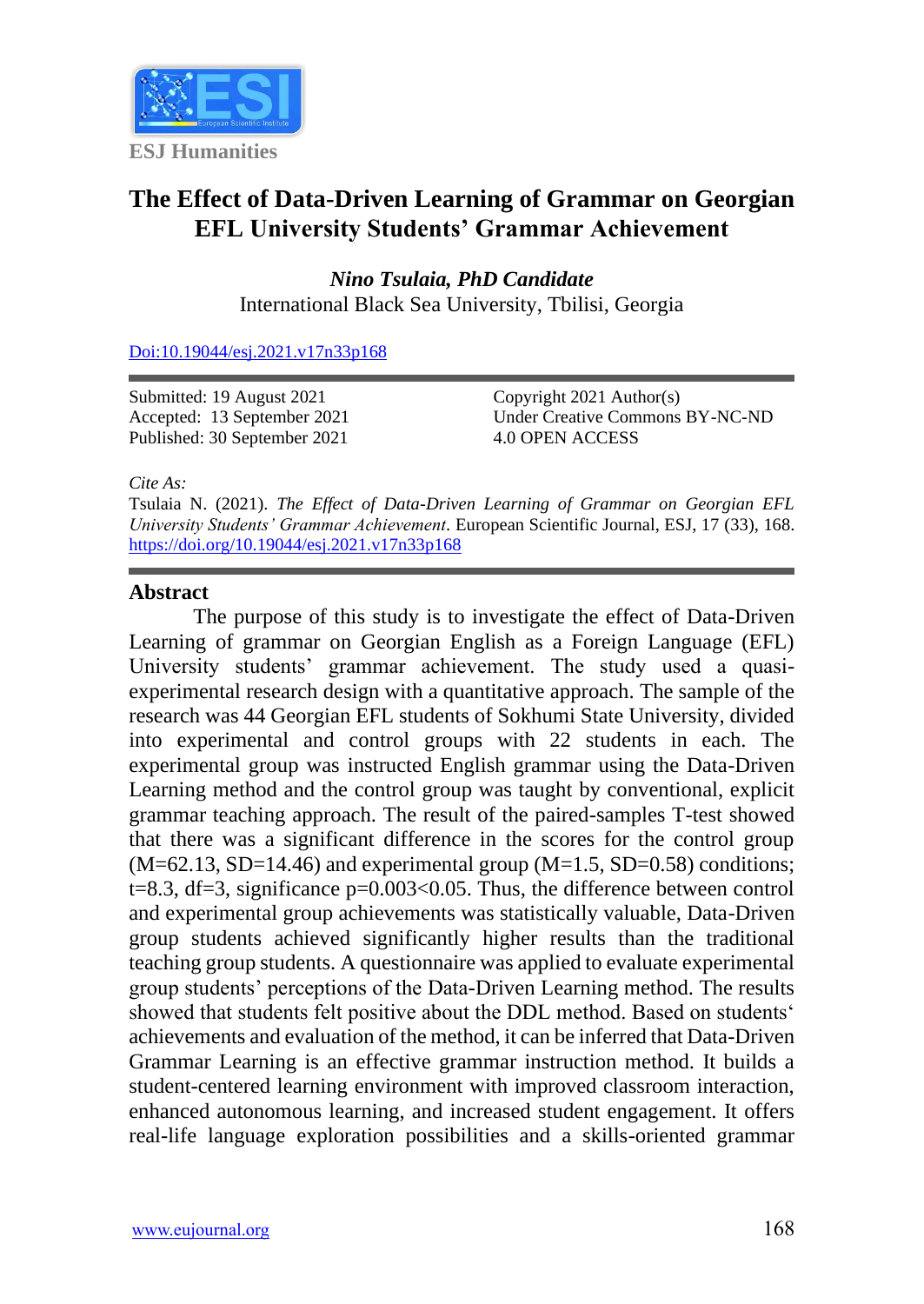teaching process.

**Keywords:** Data-Driven Learning, EFL grammar, student-centered learning, active learning

#### **Introduction**

In the Georgian higher education EFL (English as a Foreign Language) context, grammar instruction is generally carried out through the deductive approach. The deductive approach to grammar teaching constitutes a teachercentered method, the teacher transmits all information to students - provides grammar rules and explanations, and then, the students apply the rules to specific examples. In this way, the learners are passive recipients of the knowledge. Technological advances of the past decades originated a new field – corpus linguistics. The development of corpus linguistics emerged new trends in language education. Corpus-based teaching creates new opportunities for language teaching including grammar and offers transformation of traditional teaching into active, student-centered, constructivist learning.

## **Literature Review:**

According to Reppen (2010), a corpus is "a large, principled collection of naturally occurring texts (written or spoken) stored electronically (p. 23). Corpus linguistics denotes corpus-based language studies. It emerged in the 1950s. The potential and benefits of corpora for language education have been soon recognized and gained increasing attention among scholars and teachers. Applying a corpus in language instruction started in the 1980s. The exploitation of a corpus for language teaching is referred to as Data-Driven Learning. The concept of Data-Driven Learning (DDL) was coined by Johns (1990).

Corpus has two kinds of application in the foreign language classroom: indirect application by the learners - the teacher designs corpus-based materials for students and the students detect the language patterns in these resources, or direct application – the students interact with corpus software where they investigate the language. Thus, there is paper-based or computerbased/hands-on Data-Driven Learning (Brown, 2017; Elsherbini & Ali 2017). In the DDL activities, learners have the role of researchers, they examine the data on a specific language feature, categorize the data, make a generalization based on the evidence and draw conclusions. Corpora make it available to do both quantitative and qualitative analysis of language patterns. Learners can get a frequency of occurrence of the target feature in the corpus as well as investigate its use in authentic contexts (O'Keeffe, McCarthy & Carter, 2007).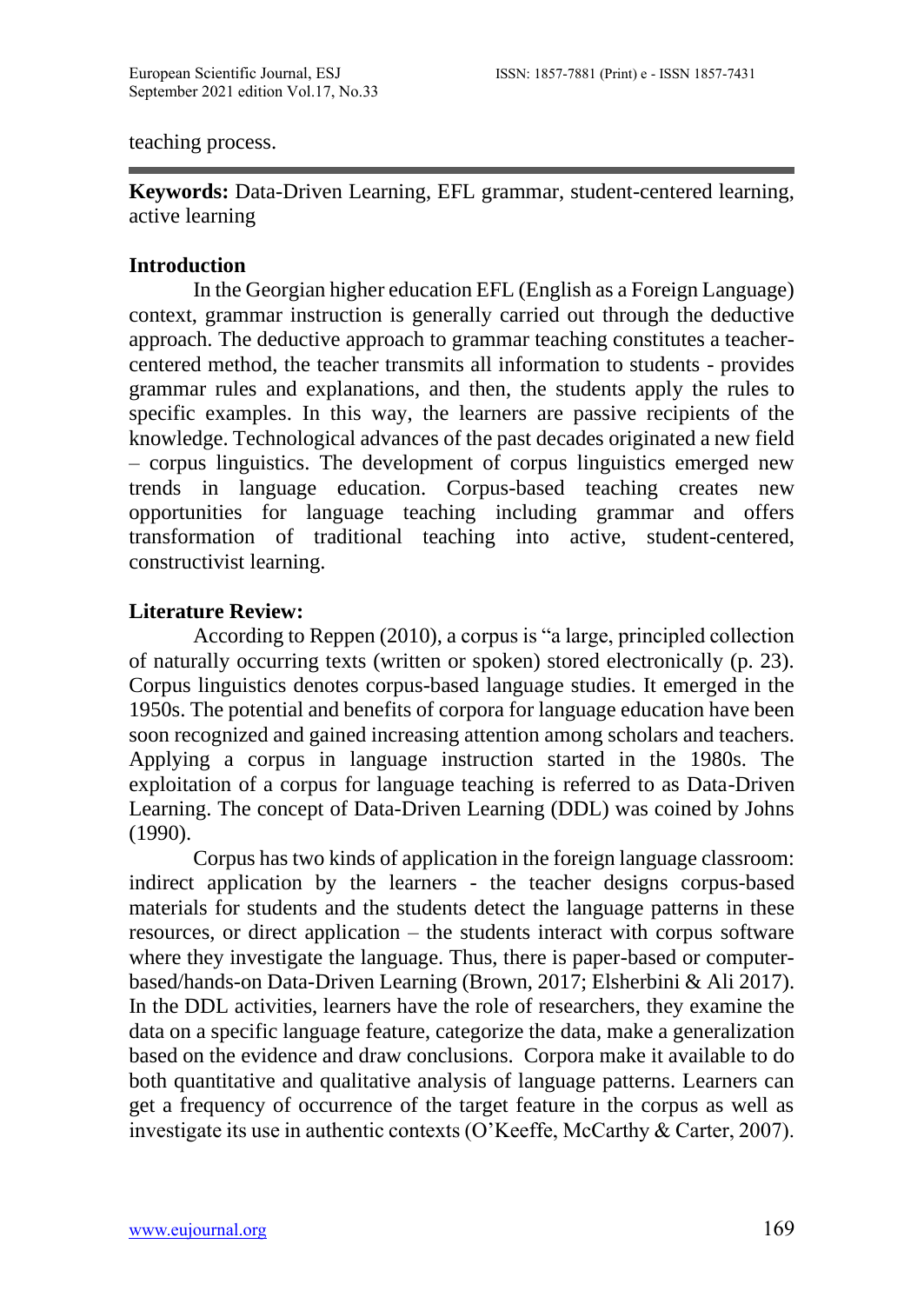Learners can observe and analyze grammatical structures as well as lexicogrammatical patterns.

Chujo and Oghigian (2008) developed a Data-Driven Grammar Learning method, shown in figure 1.



Source: Chujo and Oghigian, 2008.

In the first step, students are provided with paper-based DDL tasks. Students in pairs or groups observe the presented concordance lines on a particular grammar point and develop a hypothesis on the formation and use of this target grammar point. In the second step, the teacher gives some explanations or clarifications that allow students to improve or confirm their hypotheses. In the third step, students test the hypothesis in homework DDL tasks prepared by the teacher, and in the final step, the teacher provides feedback on completed homework tasks and some practice continues through classroom activities.

Data-Driven Learning has many advantages. First of all, through corpora students can explore the language in authentic contexts. Students become familiar with real-language examples.

The Data-Driven Learning method induces active learning in class (Chambers, 2010; Lee 2011). Students carry out investigations on language features. Data-Driven Learning is a constructivist teaching method (Boulton & Cobb, 2017; Lili, 2015). It focuses on building knowledge by the learners rather than passively transmitting the knowledge to them. Students "work independently or collaboratively to observe, analyze, and interpret patterns of language use" (Huang, 2008, p. 21). DDL activities foster interaction in class among the students and the students and the instructor as well (Meunier, 2002).

The Data-Driven Learning method transforms the roles of the teacher as well as students. In the established student-centered environment, students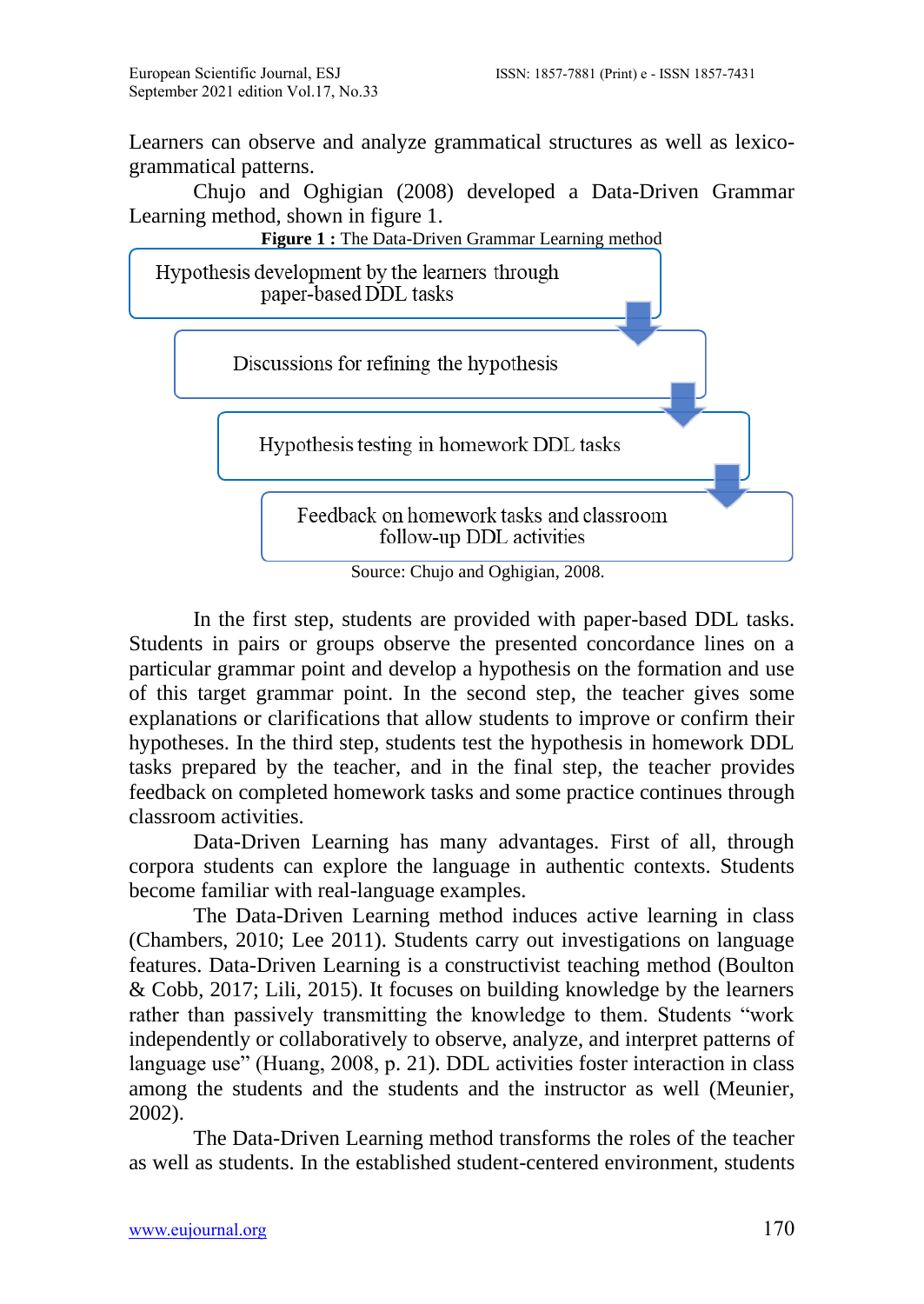perform as researchers, whereas the teacher acts as a facilitator (Huang, 2018; Kazuko, 2014). Data-Driven Learning encourages students' autonomy (Sah, 2015; Zhang & Liu, 2014).

The Data-Driven Learning method facilitates the development of higher-order thinking skills of students. Numerous cognitive skills are involved in Data-Driven Learning, e.g. "predicting, observing, noticing, thinking, reasoning, analyzing, interpreting, reflecting, exploring, making inferences (inductively or deductively), focusing, guessing, comparing, differentiating, theorizing, hypothesizing, and verifying" (O'Sullivan, 2007, p. 277).

Data-Driven Learning is often considered to be appropriate for advanced language learners. Though, there are scholars who claim DDL relevance to all levels of language proficiency. For example, Al-Gamal and Ali (2019) assert that the corpus-based teaching method is beneficial for all levels of students' language proficiency. Moreover, there are studies (e.g., Boulton, 2008; Chujo, Utiyama & Miura, 2006; Takahashi & Fujiwara, 2016; Yunus, 2014) that proved the effectiveness of Data-Driven learning on elementary language level students as well.

# **Research Methodology:**

## **The design of the study**

This study used a quasi-experimental research design. A quantitative research method was applied in it. The research sought to investigate the following research questions: 1) How effective is Data-Driven Learning of grammar on EFL University students' grammar achievement? 2) What are the attitudes of the experimental group students toward the Data-Driven Grammar Learning method?

The population of this research was the first-year students of the faculty of Education Sciences of Sokhumi State University, Tbilisi, the capital of Georgia. They were taking English as a Foreign Language as a compulsory course in their majors. There were four groups of freshmen students, with a total number of 100 students, at the faculty of Education Sciences in the academic year 2020-2021. Out of four groups, two groups, with 22 students in each, were selected as a sample. The purposive sampling technique was used in the selection of these two groups – students of both groups were similar in English ability level. One group (consisting of 16 females and 6 males) was assigned as an experimental group, the other one (consisting of 15 females and 7 males) as a control group. So, the total sample of this research was 44 EFL students. Their ages ranged from 18-20 years. Their proficiency level of English was B1.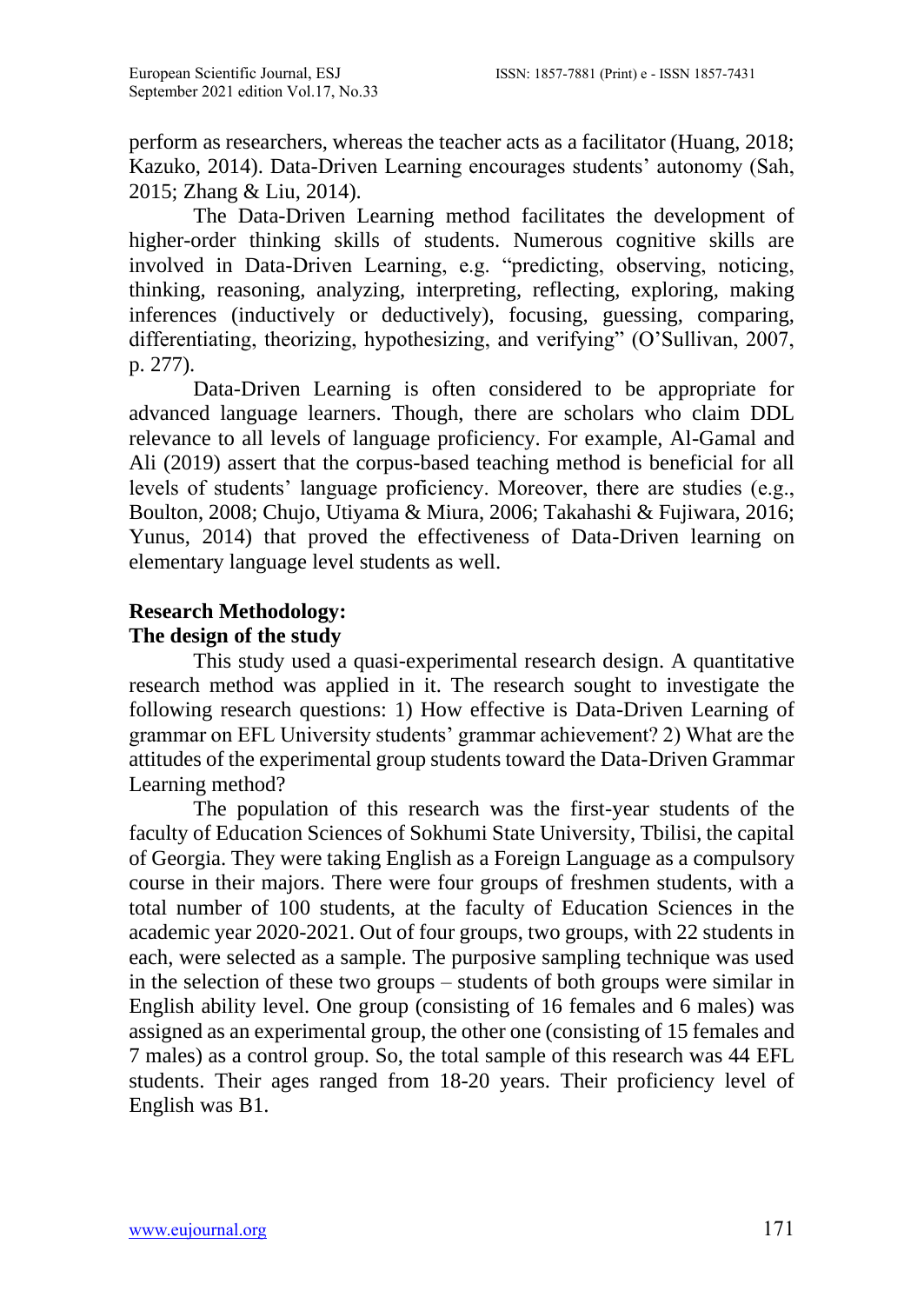#### **Treatment**

The treatment was given to both, experimental and control groups. The experimental (DDL) group was instructed grammar through the four-step Data-Driven Grammar Learning paradigm developed by Chujo and Oghigian (2008). Data-Driven Learning tasks provided by the teacher at the first step of learning included original concordance lines on a particular grammar point in KWIC (Key Words in Context) format taken from Corpora at CQPweb of Lancaster University (Hardie, 2012), in particular British National Corpus (XML Edition), Brown Family (extended) and BNC sampler. The concordance lines were followed by the leading questions students needed to focus on when forming hypotheses. Data-Driven Learning tasks developed by the teacher for homework or classroom follow-up activities at the third and fourth steps of the paradigm were of different types: multiple-choice, gapfilling, Matching, True/False, error correction, transformation, close/openended, etc. Primarily, in all DDL tasks, original concordance lines were maintained, occasionally they were adopted to students' language proficiency level.

The control (traditional teaching) group was an explicit instruction group, learning grammar deductively. The teacher provided rules and explanations on a specific target grammar point and then the students applied those rules to different instances. *LASER B1* (Mann & Taylore-Knowles, 2013) was used to teach target grammar points to the control group.

The treatment lasted 8 weeks, 16 contact hours in total. Grammar points taught to the experimental and the control group were identical. These were: countable and uncountable nouns, comparatives and superlatives, modals, time clauses, and relative clauses.

#### **The research tools**

Two research tools – tests (pre and post-tests) and a questionnaire were developed to achieve the objectives of the study. Ordinary, non-DDL grammar tests were created for research: the pre-test aimed to evaluate students' grammatical knowledge before treatment, the post intended to measure students' achievements after treatment. The questionnaire was designed to evaluate students' attitudes towards the experimental method. The tests comprised 50 questions on the target grammar points in multiple-choice format. The questionnaire included close-ended questions. There were 10 items in the questionnaire. They followed the five-point Likert scale from 1 (strongly disagree) to 5 (strongly agree).

For ensuring the validation of the pre and post-tests and the questionnaire, their content validity, and face validity were checked. Content and face validity were assessed by 3 qualified specialists in the fields of English Philology and Education Sciences. For verifying the reliability of the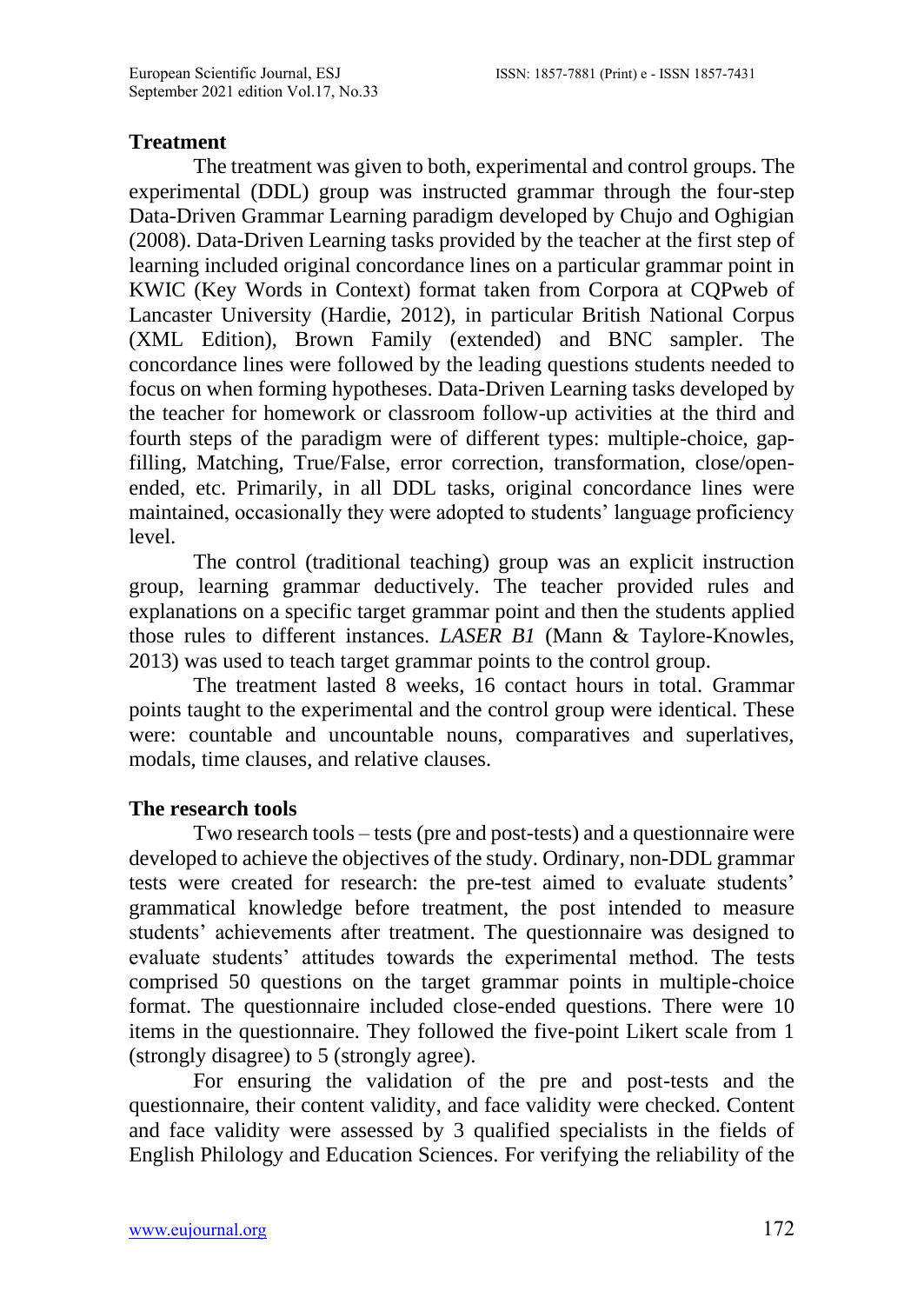research tools, the tests and the questionnaire were piloted within a group of 10 students. Their reliability was measured with test-retest correlation. For the pre-test, Pearson correlation was 0.997 and the significance was p=0.000<0.01; and for the post-test, the correlation was 0.998 and the significance was  $p=0.000<0.01$ . As for the questionnaire, the Pearson correlation was  $0.934$  and the significance was  $p=0.000<0.01$ . The piloting results of the tools demonstrated that in all three cases, Pearson correlation was higher than 0.08 and the significance was below 0.01 which means that in each case there was a strong correlation between the two results, the results were statistically significant and the tools (pre-test, post-test, and questionnaire) were reliable.

## **The procedures of gathering and analyzing data**

The data was gathered by using the pre-test, post-test, and questionnaire. The pre-test was administered to the experimental and control group students before treatment to evaluate the students' grammatical knowledge before treatment was given. The post-test was administered to the students of both groups after treatment to find out what achievements the students obtained. In addition to the post-test, the questionnaire was given to the experimental group students to evaluate their perceptions of the Data-Driven Learning method. The results of the tests and the questionnaire were prepared for analysis.

SPSS 22.0 statistics program was used for analyzing the data of the research. Through the program, the mean, median, mode(s), and standard deviation of the groups' results were calculated. To see how significant the differences between groups were t-test was applied. The results of the questionnaire were also analyzed using the SPSS program.

## **Results and Discussions:**

Students' test results and descriptive analyses of the results are shown in Table 1 and Table 2.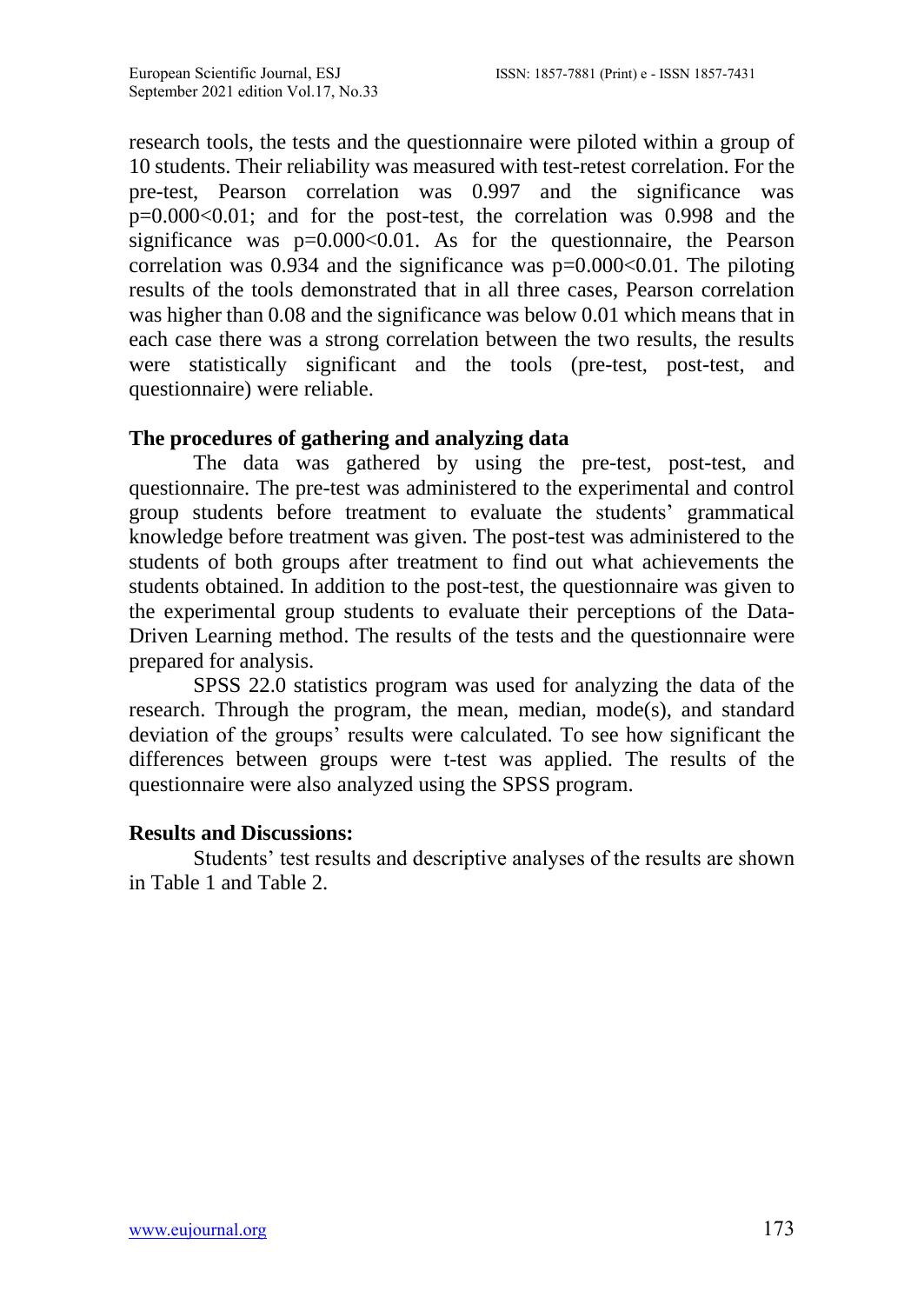| Table 1 : Control group |          |           | Table 2 : Experimental group |            |            |  |
|-------------------------|----------|-----------|------------------------------|------------|------------|--|
| Student                 | Pre-test | Post-test | Student                      | Pre-test   | Post-test  |  |
| Student 1               | 73       | 82        | Student 1                    | 63         | 89         |  |
| Student 2               | 52       | 68        | Student 2                    | 45         | 69         |  |
| Student 3               | 54       | 70        | Student 3                    | 51         | 74         |  |
| Student 4               | 46       | 56        | Student 4                    | 77         | 98         |  |
| Student 5               | 61       | 78        | Student 5                    | 41         | 78         |  |
| Student 6               | 36       | 58        | Student 6                    | 53         | 85         |  |
| Student 7               | 56       | 75        | Student 7                    | 35         | 67         |  |
| Student 8               | 62       | 80        | Student 8                    | 44         | 75         |  |
| Student 9               | 52       | 63        | Student 9                    | 74         | 97         |  |
| Student 10              | 42       | 63        | Student 10                   | 46         | 82         |  |
| Student 11              | 51       | 70        | Student 11                   | 53         | 79         |  |
| Student 12              | 53       | 78        | Student 12                   | 37         | 71         |  |
| Student 13              | 75       | 86        | Student 13                   | 44         | 79         |  |
| Student 14              | 45       | 62        | Student 14                   | 52         | 86         |  |
| Student 15              | 47       | 69        | Student 15                   | 55         | 84         |  |
| Student 16              | 43       | 61        | Student 16                   | 57         | 84         |  |
| Student 17              | 45       | 67        | Student 17                   | 61         | 91         |  |
| Student 18              | 43       | 62        | Student 18                   | 39         | 67         |  |
| Student 19              | 37       | 52        | Student 19                   | 54         | 80         |  |
| Student 20              | 34       | 59        | Student 20                   | 40         | 75         |  |
| Student 21              | 55       | 71        | Student 21                   | 42         | 72         |  |
| Student 22              | 45       | 63        | Student 22                   | 46         | 77         |  |
| Mean                    | 50.32    | 67.86     | Mean                         | 50.41      | 79.95      |  |
| Median                  | 54.5     | 69        | Median                       | 56         | 82.5       |  |
| Mode(s)                 | 45       | 63        | Mode(s)                      | 44, 46 and | 67, 75, 79 |  |
|                         |          |           |                              | 53         | and 84     |  |
| St.                     | 10.68    | 9.02      | St.                          | 11.11      | 8.77       |  |
| Deviation               |          |           | Deviation                    |            |            |  |

**Table 1 :** Control group

*Source: Developed by the author.*

No significant difference was found between the mean scores of the experimental and control groups in the pre-test. The experimental group received a slightly higher result than the control group (M=50.41 vs M=50.32), therefore it is completely safe to say that the two groups were quite equivalent in grammatical knowledge on intended grammar points before the treatment. Standard deviation values show that both groups were quite heterogeneous in terms of participants' knowledge. The most frequently occurring scores in the test results of each group are also given in the tables. **Table 3 :** Summary for t-test

| Test      | Control group | Experimental group |
|-----------|---------------|--------------------|
| Pre-test  | 50.32         | 50.41              |
| Post-test | 57.86         | 79.95              |

*Source: Developed by the author*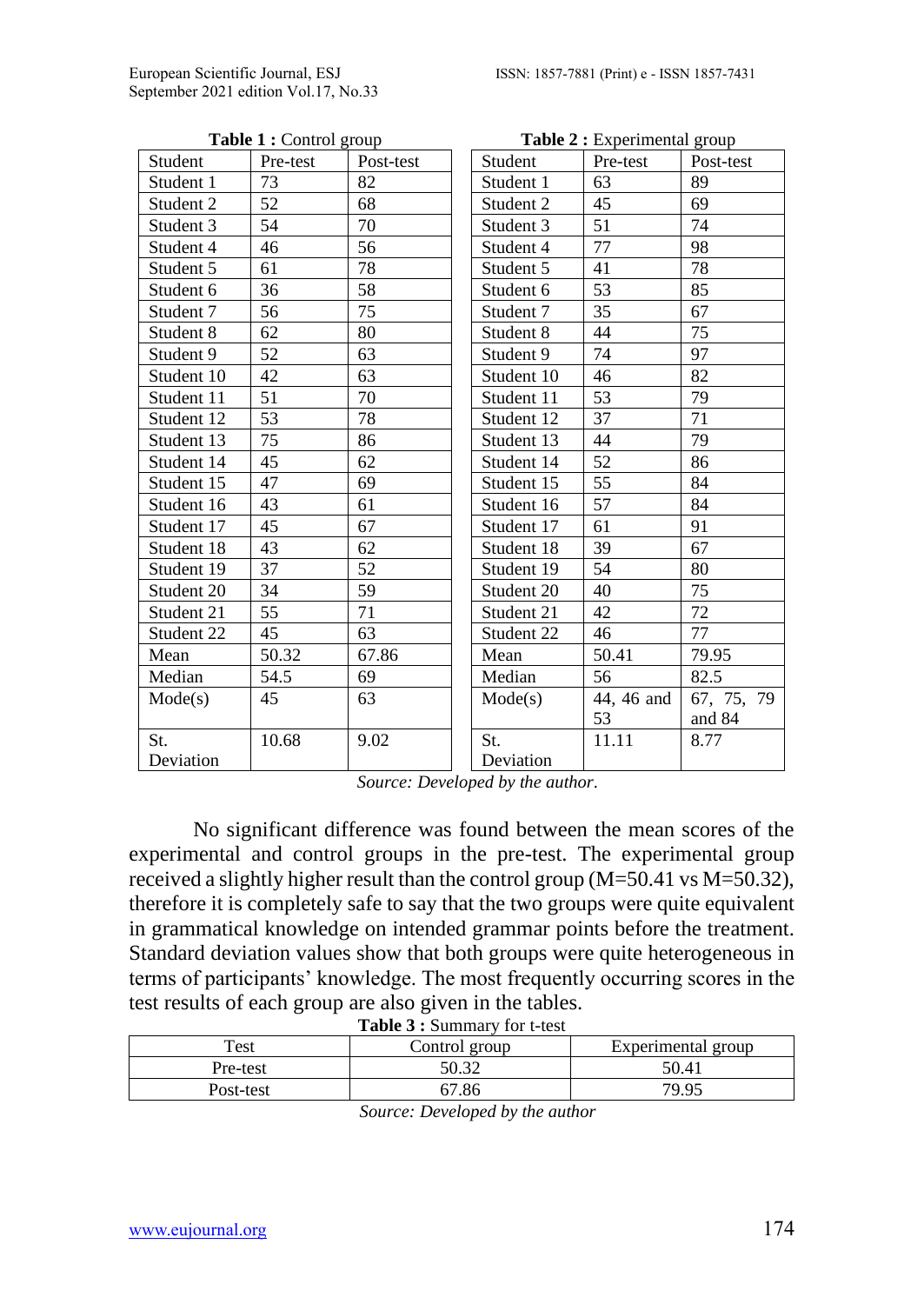From Table 3 we can see that both groups achieved higher scores in the post-test than in the pre-test. To be more specific, for the control group, the mean score of the post-test was 67.86 compared with 50.32 of the pre-test; and for the experimental group, the mean score of the post-test was 79.95 compared with 50.41 of the pre-test.

To find out whether this difference between the means was statistically significant, a paired-samples t-test was held, as shown in the tables below.

|                                                  | Mean              | $\frac{1}{2}$ and $\frac{1}{2}$ and $\frac{1}{2}$ sumples statistics | <b>Std. Deviation</b> | Std.<br>Mean      | Error |
|--------------------------------------------------|-------------------|----------------------------------------------------------------------|-----------------------|-------------------|-------|
| Pair 1<br>Control group<br>Experimental<br>group | 62.1350<br>1.5000 |                                                                      | 14.45936<br>.57735    | 7.22968<br>.28868 |       |

| Table 4 : Paired samples statistics |  |
|-------------------------------------|--|

*Source: Developed by the author.*

| <b>rapic <math>\sigma</math>.</b> Fanca samples test |                           |          |        |                |                 |      |   |        |
|------------------------------------------------------|---------------------------|----------|--------|----------------|-----------------|------|---|--------|
|                                                      | <b>Paired Differences</b> |          |        |                |                 |      |   |        |
|                                                      |                           |          |        | 95% Confidence |                 |      |   |        |
|                                                      |                           |          | Std.   |                | Interval of the |      |   |        |
|                                                      |                           | Std.     | Error  |                | Difference      |      |   | Sig.   |
|                                                      | Mean                      | Deviatio | Mean   | Lower          | Upper           |      | d | $(2 -$ |
|                                                      |                           | n        |        |                |                 |      | f | tailed |
|                                                      |                           |          |        |                |                 |      |   |        |
| Pair 1                                               | 6.06350E                  | 14.3299  | 7.1649 | 37.8329        | 83.4371         | 8.46 | 3 | .003   |
| Control                                              |                           | 2        | 6      | 0              | $\theta$        | 3    |   |        |
| group<br>-                                           |                           |          |        |                |                 |      |   |        |
| experiment                                           |                           |          |        |                |                 |      |   |        |
| al group                                             |                           |          |        |                |                 |      |   |        |

|  |  |  | Table 5 : Paired samples test |  |
|--|--|--|-------------------------------|--|
|--|--|--|-------------------------------|--|

*Source: Developed by the author.*

A confidence interval of the difference was 95%. The results showed that there was a significant difference in the scores for the control group  $(M=62.13, SD=14.46)$  and experimental group  $(M=1.5, SD=0.58)$  conditions; t=8.5, df=3, significance  $p=0.003<0.05$ , which means that the difference between control and experimental group achievements is statistically significant. Thus, the results of the study displayed that Data-Driven Grammar Learning was an effective grammar teaching method and students of the DDL group achieved significantly higher results than those of the traditional teaching group.

The questionnaire applied to the experimental group of students is shown in Table 6.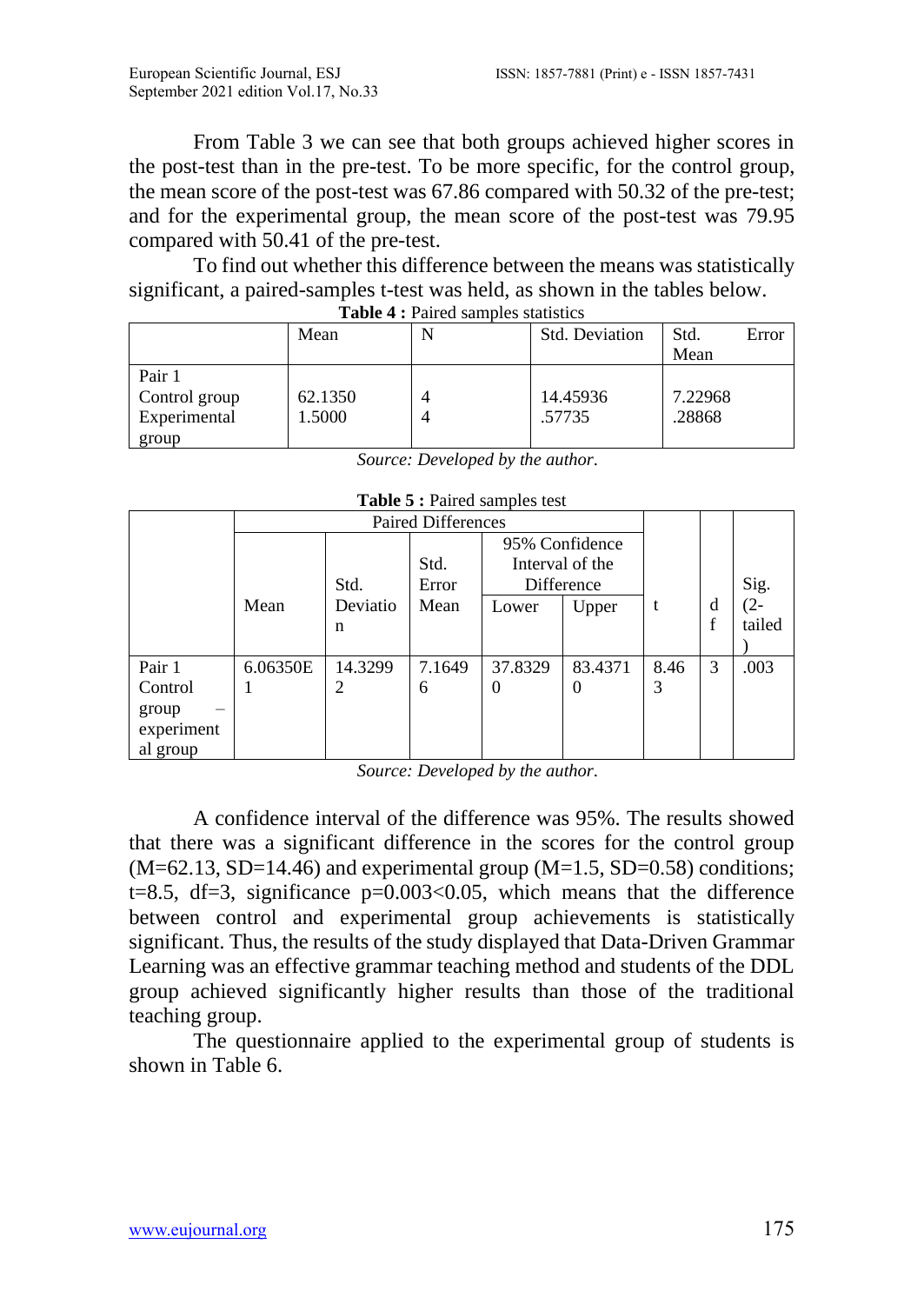| <b>Tuble of Questionnant</b> for the experimental group stationts<br><b>Statements</b> | 1=Strongly disagree; 2=Disagree; |                        |               |                          |                |
|----------------------------------------------------------------------------------------|----------------------------------|------------------------|---------------|--------------------------|----------------|
|                                                                                        | 3=Neither disagree nor agree;    |                        |               |                          |                |
|                                                                                        | 4=Agree; 5=Strongly agree        |                        |               |                          |                |
| 1. The Data-Driven Grammar Learning method was                                         | 1                                |                        |               |                          | 5              |
| an interesting and motivational method for learning                                    |                                  |                        |               |                          |                |
| English grammar well.                                                                  |                                  |                        |               |                          |                |
| 2. The Data-Driven Grammar Learning method                                             | 1                                | $\mathfrak{D}$         | 3             | $\overline{\mathcal{A}}$ | 5              |
| transformed the classroom into an active learning                                      |                                  |                        |               |                          |                |
| environment.                                                                           |                                  |                        |               |                          |                |
| 3. Data-Driven Learning of grammar was fun.                                            | $\mathbf{1}$                     | $\overline{2}$         | 3             | $\overline{4}$           | 5              |
| 4. Discovering grammatical features on my own was                                      | 1                                | $\mathcal{D}_{\alpha}$ | $\mathcal{R}$ | 4                        | $\overline{5}$ |
| a more valuable experience than receiving all the                                      |                                  |                        |               |                          |                |
| information from my teacher.                                                           |                                  |                        |               |                          |                |
| 5. The Data-Driven Grammar Learning method                                             | 1                                | $\mathfrak{D}$         | 3             | $\overline{\mathcal{A}}$ | 5              |
| enhanced classroom interaction (among students,                                        |                                  |                        |               |                          |                |
| between the student and the teacher, and the teacher                                   |                                  |                        |               |                          |                |
| and the student)                                                                       |                                  |                        |               |                          |                |
| 6. Exploring the language in authentic contexts was                                    | 1                                | $\mathfrak{D}$         | $\mathcal{E}$ | $\overline{\mathcal{A}}$ | 5              |
| a meaningful learning experience.                                                      |                                  |                        |               |                          |                |
| 7. The Data-Driven Grammar Learning method                                             | 1                                | $\mathfrak{D}$         | 3             | $\overline{4}$           | 5              |
| generated a skills-based grammar learning process.                                     |                                  |                        |               |                          |                |
| 8. The Data-Driven Grammar Learning method                                             | 1                                | $\mathfrak{D}$         | 3             | $\overline{\mathcal{A}}$ | 5              |
| promoted autonomous learning.                                                          |                                  |                        |               |                          |                |
| 9. The inclusion of pair and group work in grammar                                     |                                  |                        |               |                          |                |
| teaching boosted my engagement in grammar                                              |                                  |                        |               |                          |                |
| learning.                                                                              |                                  |                        |               |                          |                |
| 10. I would like to continue learning English                                          | 1                                | $\mathfrak{D}$         | $\mathcal{E}$ | $\overline{\mathcal{A}}$ | 5              |
| grammar through the DDL method.                                                        |                                  |                        |               |                          |                |

**Table 6:** Questionnaire for the experimental group students

*Source: Developed by the author.*

Table 7 shows the statistical analysis of the results for each Likertscale item.

**Table 7 :** Statistic results of the questionnaire

|         |      |        | $-$  |                           |
|---------|------|--------|------|---------------------------|
|         | Mean | Median | Mode | <b>Standard Deviation</b> |
|         |      |        |      |                           |
| Item 1  | 4.27 | 4      | 4    | 0.63                      |
| Item 2  | 4.64 | 4      | 5    | 0.58                      |
| Item 3  | 4.04 | 3      | 5    | 1.25                      |
| Item 4  | 3.73 | 3      | 4    | 1.28                      |
| Item 5  | 4.45 | 3.5    | 5    | 0.8                       |
| Item 6  | 3.95 | 3      | 4    | 1.13                      |
| Item 7  | 4.5  |        | 5    | 0.67                      |
| Item 8  | 4.04 | 3      | 4    | 1.04                      |
| Item 9  | 4.59 | 4      | 5    | 0.59                      |
| Item 10 | 3.95 | 3      |      | 1.13                      |

*Source: Developed by the author.*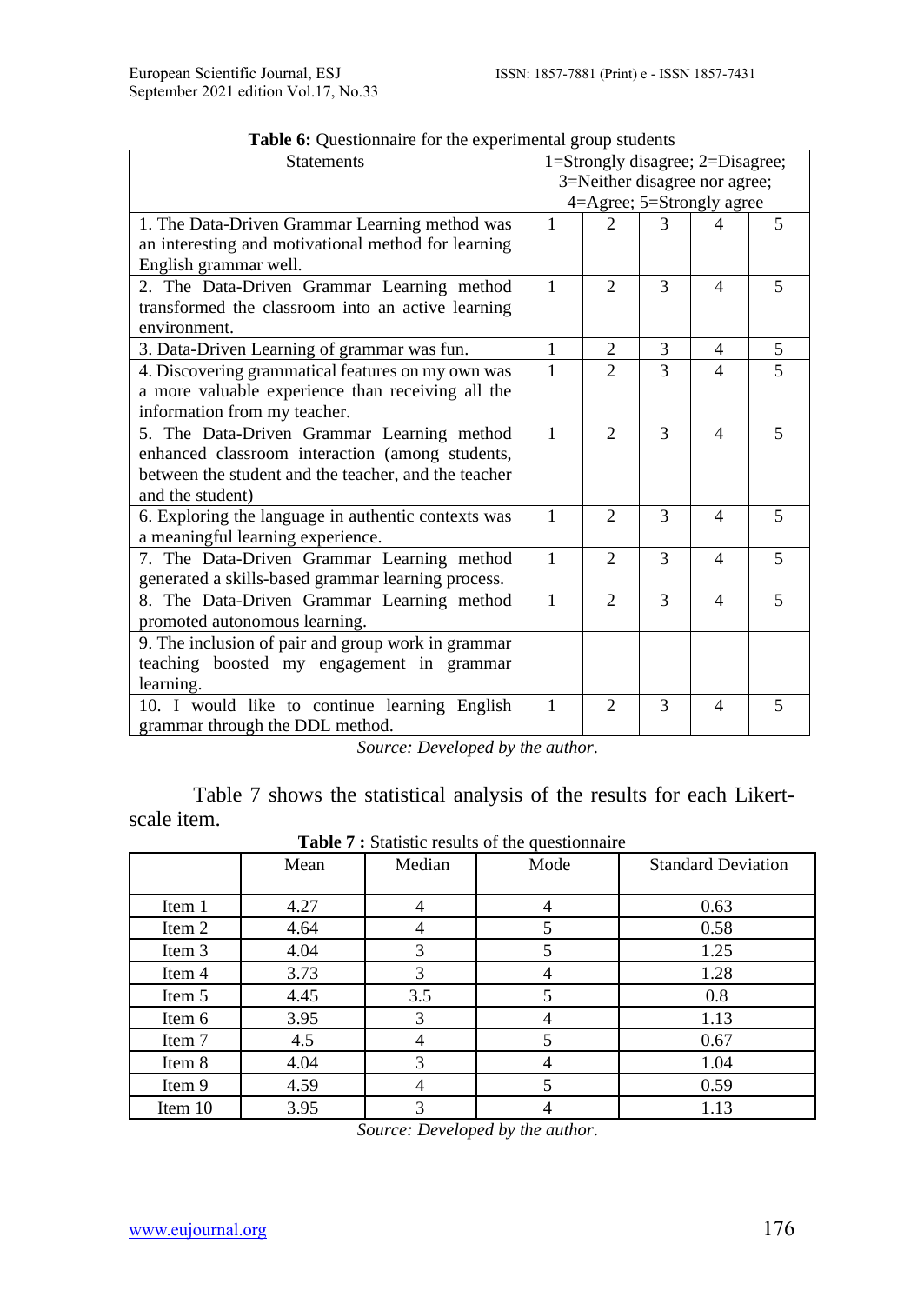As illustrated, the items of the questionnaire received high results. The lowest mean value was 3.73 and the highest one was 4.64. The results demonstrated that the students' evaluations of the new method were positive, they turned out to have positive attitudes towards each component of the Data-Driven Learning method. The mean to be quite trustworthy has to be close to the median and the mode and in the results of this questionnaire, the mean values were more or less close to the median and mode values. Standard deviation values revealed that the answers to statements 1, 2, 5, 7, and 9 are relatively homogenous while others are more heterogeneous. The mode values indicate that the answers "Agree" or "Strongly agree" dominated in students' responses.

To be more specific, the questionnaire results revealed that 90.90% of students found the DDL method as an interesting and motivational grammar learning method. For 95.45% of students, an active learning environment was created by the DDL method. 81.81% of students found learning grammar through the DDL method fun. 68.18% of students valued discovering grammatical features by themselves as a more valuable learning experience than receiving all information from the teacher. 90.90% of students agreed that the Data-Driven Grammar Learning method enhanced classroom interaction. For 77.27% of students, the exploration of grammatical features in authentic contexts was a meaningful learning experience. 90.90% of students accepted that the Data-Driven Learning of grammar was a skills-oriented grammar teaching method. 81.81% of students approved that the Data-Driven Grammar Learning method promoted autonomous learning. 90.90% of students agreed that collaborative learning increased their involvement in grammar learning. 77.27% of students expressed a willingness to continue EFL grammar studying through the Data-Driven Learning method.

To sum up, the findings on research question 1 "How effective is Data-Driven Learning of grammar on EFL University students' grammar achievement?" revealed that the Data-Driven Grammar Learning method was more effective than the traditional, deductive grammar teaching approach. The questionnaire results on research question 2 "What are the attitudes of the experimental group students toward the Data-Driven Grammar Learning method?" revealed that the students felt positive towards the Data-Driven Grammar Learning method.

The results of the presented study are in line with the findings of Nugraha, Miftakh, and Wachyudi (2016). The study conducted by Nugraha, Miftakh, and Wachyudi revealed that Indonesian University students had positive attitudes toward the overall Data-Driven Learning method developed by Chujo and Oghigian (2008) and each component of it: DDL worksheet, grammar explanation provided by the teacher, follow-up activities, and feedback from the teacher.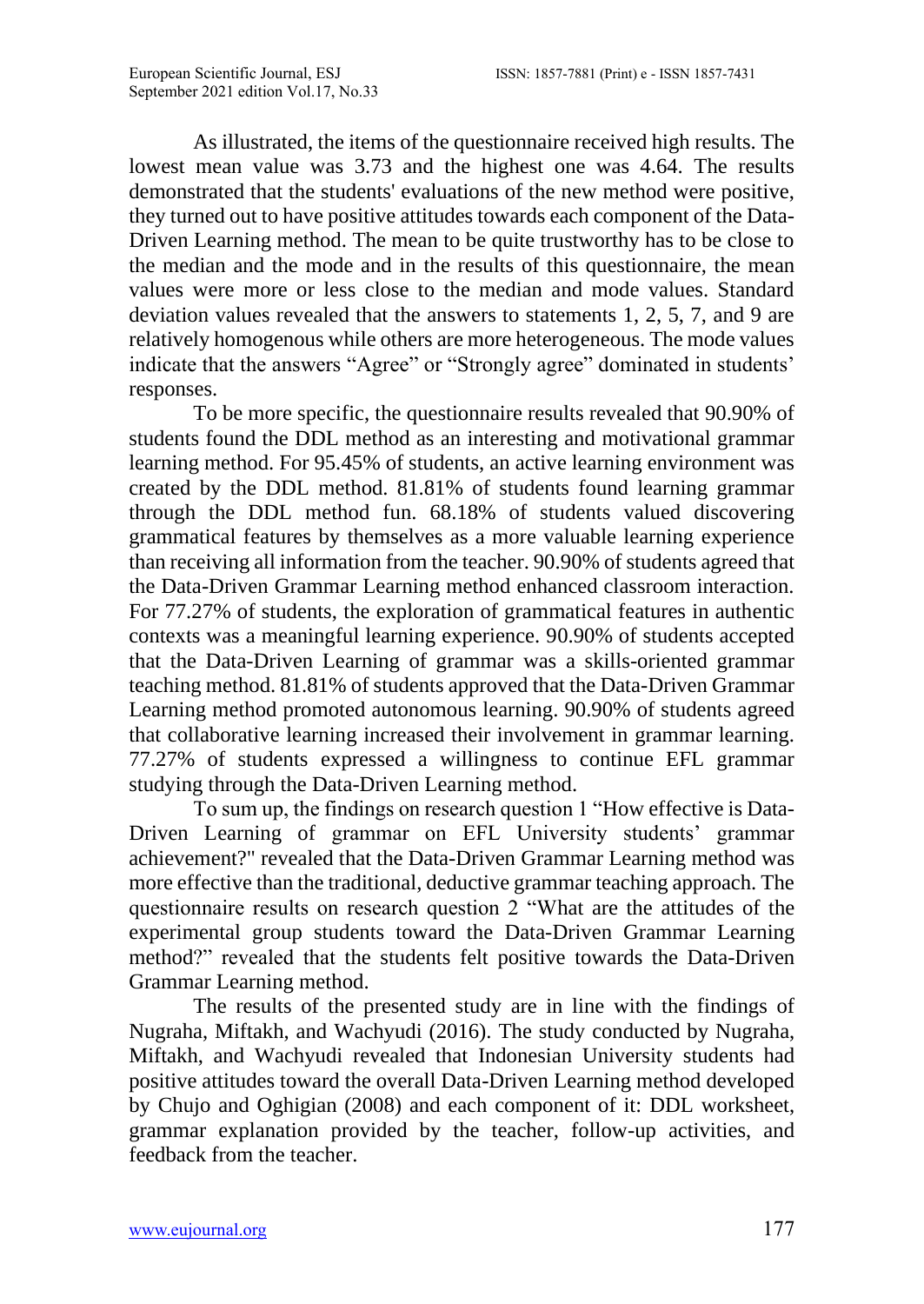The results of the introduced study also coincide with the outcomes of Wang (2018). The study conducted by Wang showed that corpus-based grammar teaching had a significantly positive effect on Chinese EFL University students' grammar skills. Class observation and interviews revealed that corpus-based grammar teaching increased students' motivation to learn.

The results of this research are also consistent with the findings of Abdul-Ameer (2019). According to the study conducted by Abdul-Ameer, Iraqi EFL University students showed successful performance on each stage of the Data-Driven Learning model created by Chujo and Oghigian (2008). Students showed satisfaction with the integration of DDL activities in grammar learning and expressed positive attitudes towards each step they underwent.

## **Conclusion**

This study explored the effect of Data-Driven Learning of grammar on Georgian EFL learners' grammar achievement. The outcomes of the research revealed that Data-Driven Learning was an effective method for the acquisition of grammatical knowledge by the University EFL students. Student questionnaire results showed that students were very positive towards the Data-Driven Grammar Learning method. Based on the findings, it can be concluded that Data-Driven Grammar Learning is an effective grammar teaching method. It revolutionizes the teaching of grammar: promotes the transformation of teacher-centered education to student-centered learning, generates constructivism-based active learning, promotes autonomous learning and increased student engagement, and proposes a skills-oriented, real-language-based grammar learning process. The findings of the present study will bring a new perspective to EFL grammar teaching in Georgia. The study results will encourage EFL teachers to start significant shifts in grammar teaching methodology and move towards student-driven, technologyenhanced authentic learning.

## **References:**

- 1. Abdul-Ameer, M. A. (2019). Corpora in the EFL classroom: Exploring the effects of Data Driven Learning (DDL) on Iraqi EFL freshmen's grammatical development. *Journal of Basra Researches for Human Sciences, 44*(4), 21-33.
- 2. Al-Gamal, A.A.M., & Ali, E.A.M. (2019). Corpus-based method in language learning and teaching. *International Journal of Research and Analytical Reviews (IJRAR), 6*(2), 473-476.
- 3. Boulton, A. (2008). Looking (for) empirical evidence of data-driven learning at lower levels. In B. Lewandowska-Tomaszczyk (Ed.),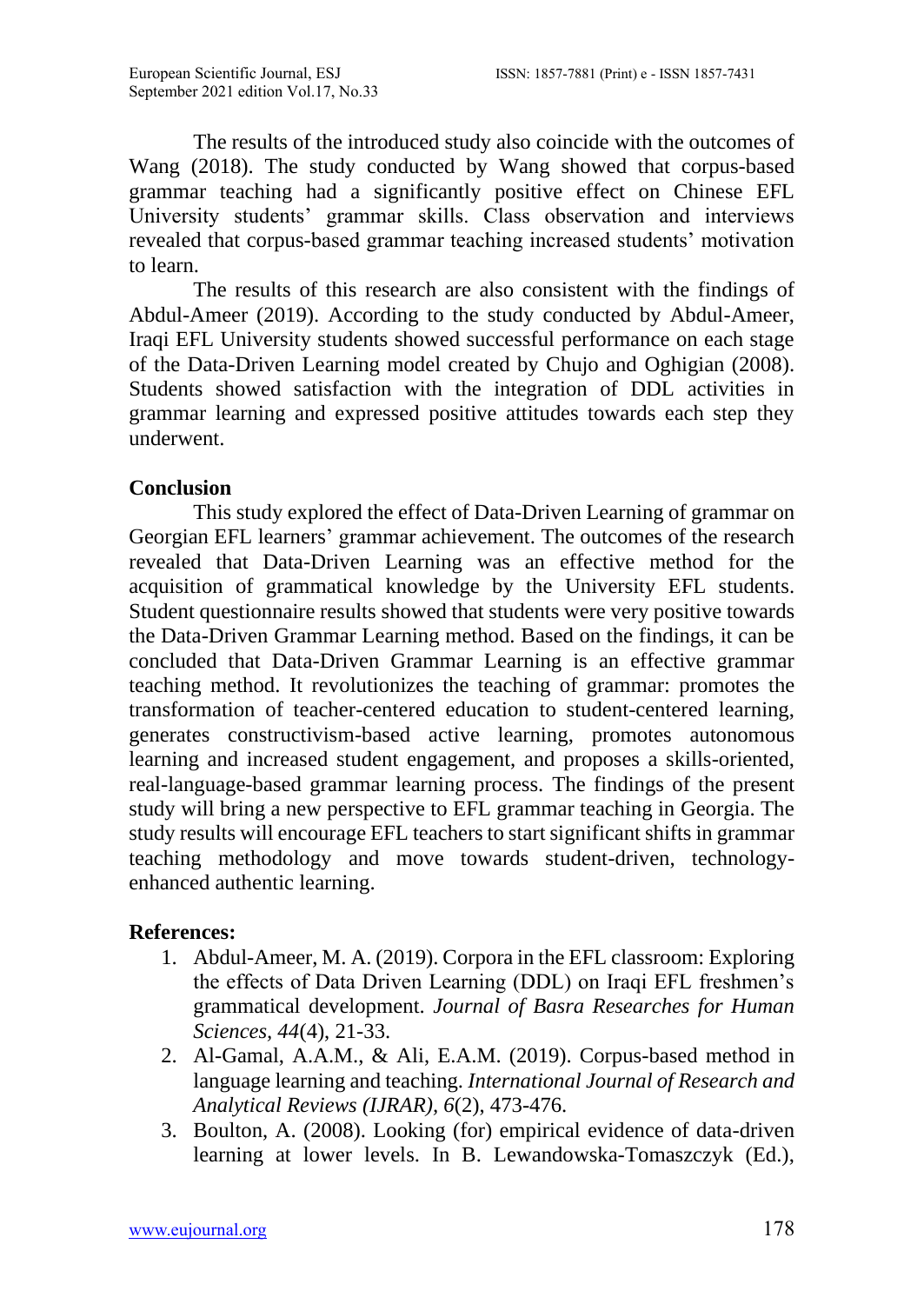*Corpus Linguistics, Computer Tools, and Applications: State of the Art* (volume 17) (pp. 581-598). Frankfurt: Peter Lang.

- 4. Boulton, A., & Cobb, T. (2017). Corpus use in language learning: A meta‐analysis. *Language Learning, 67*(2), 348-393.
- 5. Brown, M.H. (2017). Using the sentence corpus of remedial English to introduce Data-Driven Learning tasks. *Kanda Academic Review, 1*(1), 1-14.
- 6. Chambers, A. (2010). What is data-driven learning. In A. O'Keeffe & M. McCarthy (Eds.) *The Routledge Handbook of Corpus Linguistics* (pp. 345-358). New York: Routledge.
- 7. Chujo, K., & Oghigian, K. (2008). A DDL approach to learning noun and verb phrases in the beginner level EFL classroom. In *Proceedings of 8th Teaching and Language Corpora (TaLC) Conference* (pp. 65- 71). Lisbon, Portugal: ISLA Lisboa.
- 8. Chujo, K., Utiyama, M., & Miura, S. (2006). Using a Japanese-English parallel corpus for teaching English vocabulary to beginning-level students. *English Corpus Studies, 13,* 153-172.
- 9. Elsherbini, S.A.H., & Ali, A.D. (2017). The Effects of corpus-based activities on EFL University students' grammar and vocabulary and their attitudes toward corpus. *Journal of Research in Curriculum Instruction and Educational Technology, 3*(1), 133-161.
- 10. Flowerdew, L. (2009). Applying corpus linguistics to pedagogy: A critical evaluation. *International Journal of Corpus Linguistics, 14*(3), 393-417.
- 11. Hardie, A. (2012). CQPweb combining power, flexibility, and usability in a corpus analysis tool. *International Journal of Corpus Linguistics, 17*(3), 380–409. Available at [https://cqpweb.lancs.ac.uk/.](https://cqpweb.lancs.ac.uk/)
- 12. Huang, L.S. (2008). Using guided, corpus-aided discovery to generate active learning. *English Teaching Forum, 46*(4), 20-27.
- 13. Huang, L.S. (2018). Corpus‐based instruction. *The TESOL Encyclopedia of English Language Teaching, 1,* 1-11.
- 14. Johns, T. (1990). From printout to handout: Grammar and vocabulary teaching in the context of data-driven learning. *CALL Austria, 10,* 14– 34.
- 15. Kazuko (2014). Using a corpus in an EFL classroom to develop depth of vocabulary knowledge. *The Tsuru University Revirew, 79,* 133-146.
- 16. Lee, H.C. (2011). In defense of concordancing: An application of datadriven learning in Taiwan. *Procedia-Social and Behavioral Sciences, 12,* 399-408.
- 17. Lili, Z. (2015). The application of corpus in English writing and its influences. *Studies in Sociology of Science, 6*(6), 78-82.